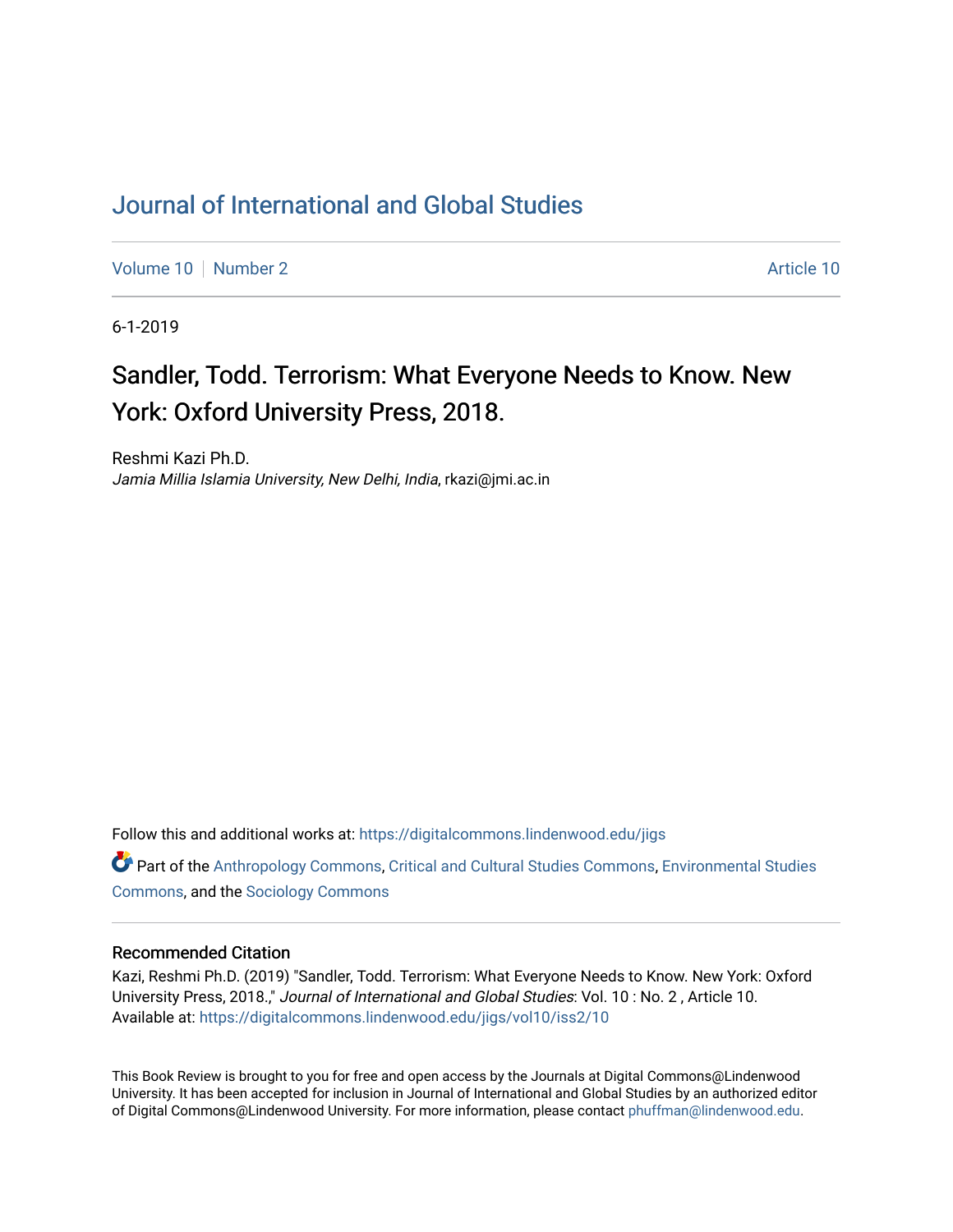### **Sandler, Todd.** *Terrorism: What Everyone Needs to Know.* **New York: Oxford University Press, 2018.**

The Global Terrorism Index 2019 indicates that the impact of terrorism continues to remain widespread. This is an important indicator because the consistent trend in terrorism heightens the threat of its potential spread to vulnerable areas in the near future. Noted terrorism expert Todd Sandler, in his seminal volume *Terrorism: What Everyone Needs to Know* draws attention to the ongoing threat of terrorism as a significant geopolitical trend of the twenty-first century.

*Terrorism: What Everyone Needs to Know* is an influential volume consisting of seven chapters, each of which discusses comprehensive details on the vital issue of terrorism. A noteworthy aspect of the volume is its emphasis and reference to numerous recent terrorist incidents in explaining the trends of terrorism, about which the author has taken painstaking details into account. The chapters are preceded by a preface that includes an account of the personal experience of the author and details his close brush with terrorism, which undoubtedly left an indelible mark on him.

The volume begins with a comprehensive definition of terrorism, which Sandler describes as "the pre-meditated use or threat to use violence by individuals or subnational groups against noncombatants to obtain a political objective through the intimidation of a large audience beyond that of the immediate victims" (p.1). In this definition, Sandler highlights two key factors – violence and pursuit of a political goal, which, combined, serve to distinguish terrorism from crime. This definition also specifies that both the individuals who perform acts of terror – also known as lone wolf terrorists – and subnational groups or terrorist organizations target victims with certain pre-meditated goals in mind.

Terrorist violence is a costly form of signaling. Subnational groups face severe difficulties in their attempt to impose their will by the direct use of force. As such, they may resort of use of violence and acts of terror as a means of imposing their will. Sometimes such terrorist groups are successful in persuading their targets to do as they wish by convincing their adversaries of the danger of not acquiescing to violent demands.<sup>1</sup> However, given the conflict of interest between terrorists and their targets, ordinary communication or "cheap talk" is insufficient to change minds or influence behavior.<sup>2</sup> Given the high costs associated with combating terrorism, Sandler reasons that it is important to be concerned about the growth of terrorism because of its profound impact particularly upon liberal democracies. Such impacts may include compromising or "circumventing democratic processes" and assuming the financial drain on the economy of implementing counterterrorism measures in order to keep the population safe and the violence.

Terrorism and its consequences are not a new phenomenon, yet new waves of terrorism have been surfacing and have culminated in a new wave of religious fundamentalism in recent times. Irrespective of recent trends, the author questions whether terrorism is successful. He rightly asserts that "success" can be measured by the degree to which terrorists are successful in securing their objectives, whether in combat or strategic terms. In this context, religious fundamentalist terrorist attacks appear to achieve a high degree of "success" for a number of reasons. These attacks seek high casualty levels (through suicide bombers without any forewarning), blurring the line between combatants and noncombatants. This inevitably raises body counts and is crucial in conveying the essential "signals" of the terrorists to the designated targets. Terrorist groups like Al Qaeda and ISIS have expressed their interest in engaging in "chemical biological, radiological and nuclear terrorist attack" (p. 34).

An important aspect in the discourse on terrorism includes an examination of the causes of terrorism. It is widely known that anarchy, nationalism, leftist ideology, and religious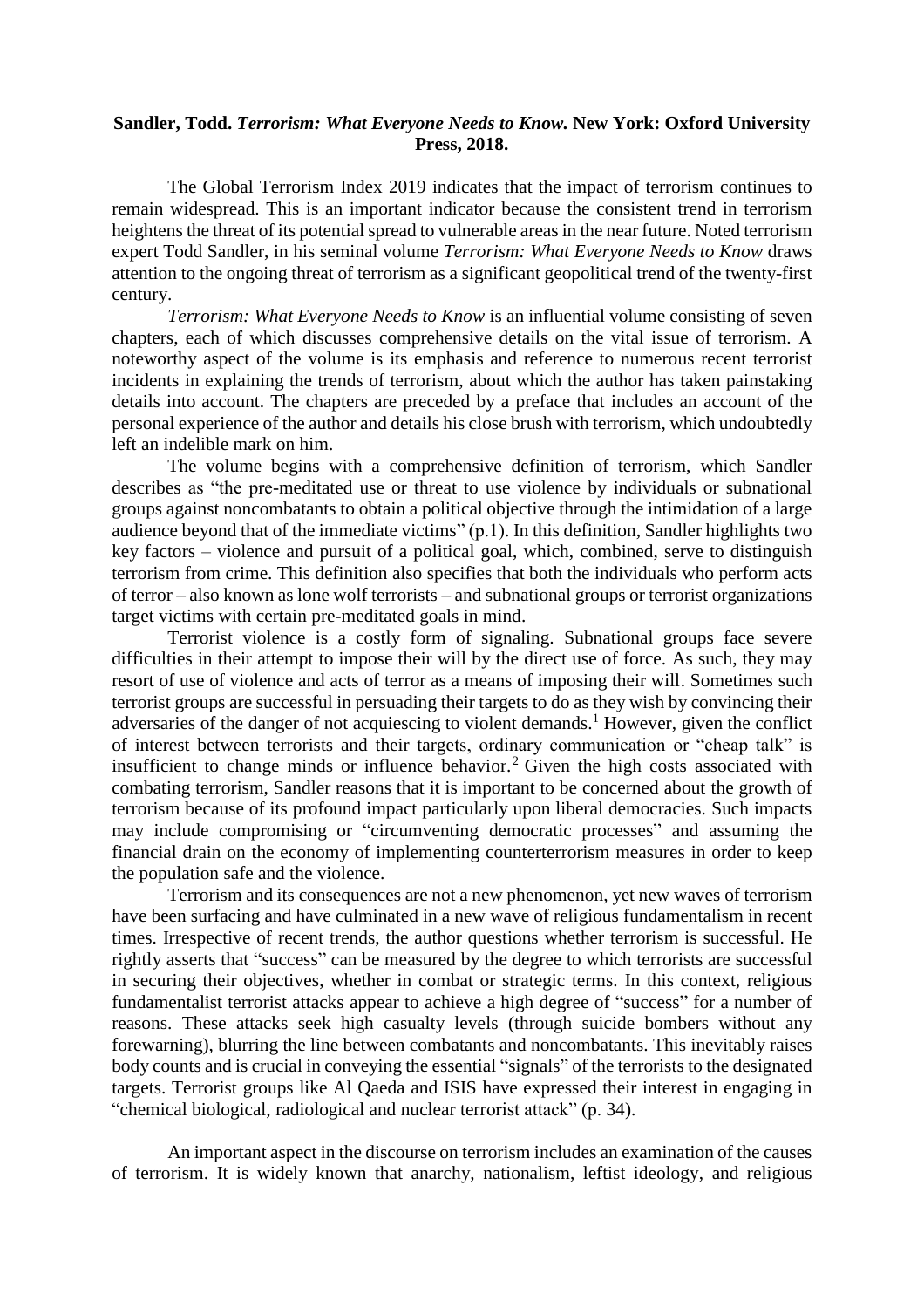fundamentalism are general contributors to terrorism. However, Sandler critically examines the additional role of poverty in the spread of terrorism. According to him, a "low income per capita or poverty causes a greater amount of terrorism" (p. 29). Poverty can be a strong determinant for rising grievances, particularly against ethnic minorities. The political instability in Malaysia in 1969 due to economic disparities between dominant and minority ethnic groups illustrates how poverty was a causal factor for domestic terrorism in the state.

Present day terrorism is significantly marked by the role played by suicide bombers. In February 2019, a suicide bomber rammed his vehicle laden with explosives into a CRPF bus in south Kashmir, where a convoy of 78 vehicles, carrying over 2,500 jawans was moving to Kashmir from Jammu. Suicide bombers play a crucial role in securing terrorists' objectives. They exert enormous "pressure on democratic governments to concede to terrorists' demands" (pp. 54-55). Suicide bombers act as precision-guided munitions; hence, they are able to unleash greater casualty toll, which heightens societal anxiety.

Effective counterterrorism measures are the only antidote to heinous acts of terrorism. Such measures include rational policy decisions by the government to deter and reduce the impact of terrorist acts. Sander makes an important distinction between proactive – or offensive – and defensive counterterrorism measures. Proactive counterterrorism measures are offensive because they entail direct confrontation between the government and the terrorists, which restricts terrorists' resources, finances, safe havens, and infrastructure. This heightens the potential for backlash arising from grievances from the terrorist groups. Alternatively, defensive measures include preventive measures that aim to secure potential victims while raising the stakes for terrorists. Defensive measures are more reactive since these measures are typically instituted after attacks that reveal vulnerabilities. Irrespective of the differences, says Sandler, there is a general tendency to underspend on proactive measures. With countries tending to spend more on defensive counterterrorism measures that benefits their own citizens than on transnational measures to combat terrorism offensively, the success of such efforts becomes limited. In fact, such a strategy is inimical to countering transnational terrorism because it prevents countries from banding together to neutralize transnational terrorist organizations like Al Qaeda and ISIS, which operate through sleeper cells. Another challenge to countering transnational terrorism is inadequate sharing of information among countries. This challenge severely impeded proactive counterterrorism measures from preventing the 9/11 attacks, for example.

Perhaps one of the most dangerous outcomes of terrorism is the economic consequence. Terrorists will always seek to intensify pressure on the government to accept their demands for independence. Any financial concessions or compromises made by the government to yield to terrorist groups can have far-reaching consequences, including the government's loss of political credibility in future elections in a democracy.

One of the trends of modern day terrorism is asymmetric warfare, which involves conflict between two unevenly matched adversaries, using various dimensions like information, weapon technology, force size, tactics, etc. A characteristic element of asymmetric warfare is the tendency of terrorists to exploit weaknesses of the government. They also seek to manipulate their adversaries' ignorance about their strength and strategic objectives. An important aspect of asymmetric warfare is cyberterrorism. Terrorists have not yet used such high-tech tactics to wreak death and destruction. Nor have they launched mass scale biological or chemical attacks. However, it is unlikely that they will continue to use only low-tech methods in implementing their terror designs. As such, Sander's assertion that terrorist groups are unlikely to launch any large-scale chemical, biological, radiological, or nuclear (CBRN) attacks is questionable. Indeed, some such attacks have been carried out already. In 1994, Aum Shinrikyo used sarin gas in public space to assassinate three judges